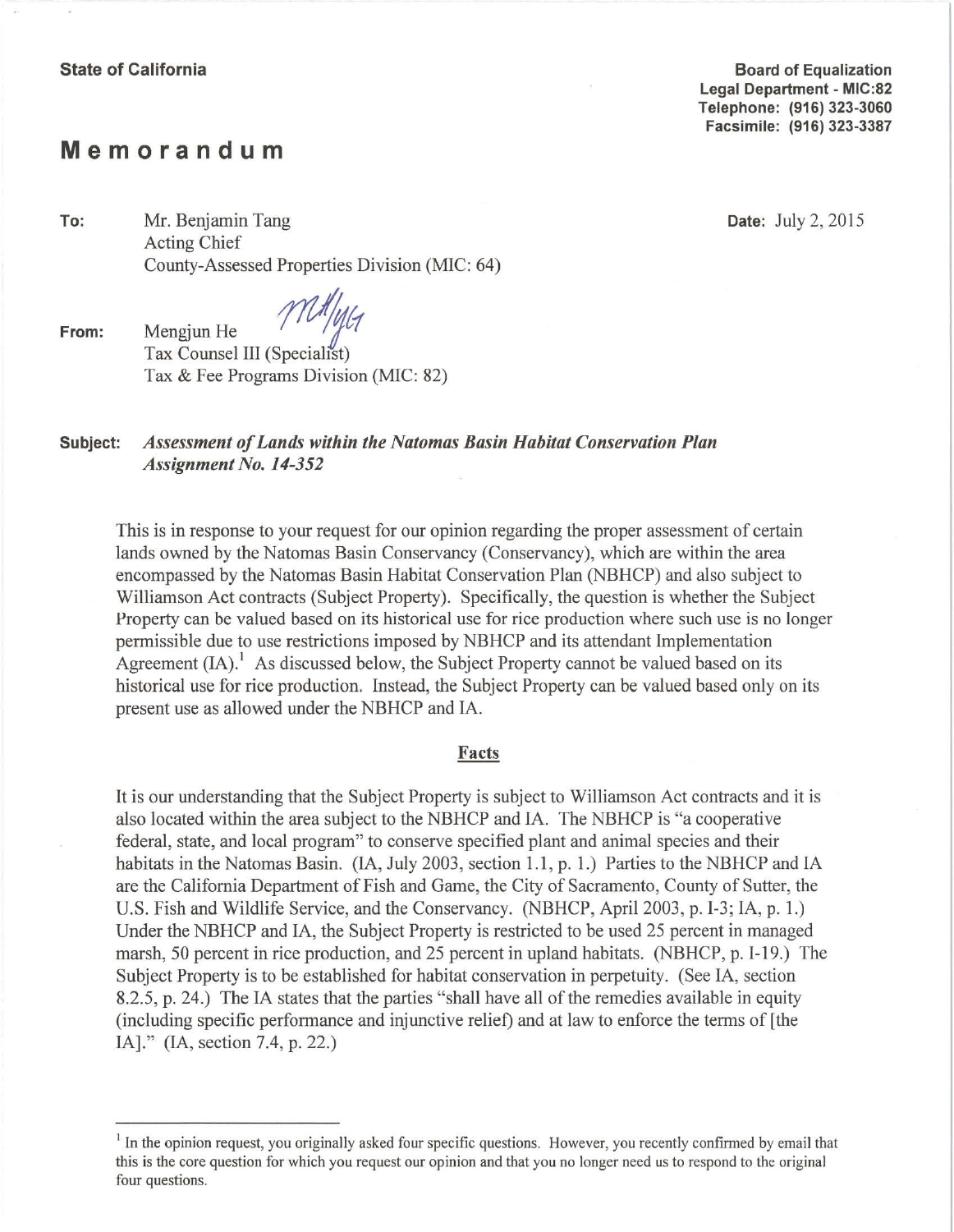You indicate that the Sutter County Assessor currently values the Subject Property using the income approach prescribed in Revenue and Taxation Code section<sup>2</sup> 423 for lands subject to Williamson Act contracts, based on its historical use for rice production. According to you, the Conservancy, however, argues that, since much of the Subject Property can no longer be used to grow rice under the NBHCP and IA, those portions of the Subject Property should be valued with the income to be capitalized based on a much lower agricultural use (i.e., not rice production).

### **Law and Analysis**

The Williamson Act, formally known as the California Land Conservation Act, authorizes cities and counties to enter into voluntary contracts with landowners to restrict the use of their lands to agricultural and open space use for a minimum of 10 years in exchange for a more favorable property tax assessment. (Gov. Code§§ 51200 - 51297.4.)

Section 423 generally provides that the County assessor shall value land subject to Williamson Act contracts by the capitalization of income method. (Rev. & Tax. Code,  $\S$  423.) Under section 423, the annual income to be capitalized is determined by rental information, where available, based on rent actually received for the land by the owner and upon typical rentals received in the area for similar land in similar use, where the owner pays the property tax. (Rev. & Tax. Code,  $§$  423, subd. (a)(1).) If sufficient rental information is not available, the income shall be what the land reasonably can be expected to yield under prudent management and subject to applicable provisions under which the land is enforceably restricted. (Rev. & Tax. Code,  $\frac{1}{2}$  423, subd. (a)(2).) In either situation:

Revenue shall be the amount of money or money's worth, including any cash rent or its equivalent, which the land can be expected to yield to an owner-operator annually on the average from any use of the land *permitted under the terms by which the land is enforceably restricted* . . ..

(Rev. & Tax. Code,§ 423, subd. (a)(3) (Emphasis added.) ; see also Assessors' Handbook 521 (AH 521), October 2003, p. II-7 ["property must be appraised on the basis of its use or uses"].)

This is consistent with the fundamental legal principle that all property be appraised at its highest and best use since "[h]ighest and best use is that use, among the alternative uses that are *legally permissible*, physically possible, market supportable, and most economically feasible, that produces the highest residual land value." (AH 521, pp. 11-7, 11-8. (Emphasis added).)

Since the income to be capitalized under section 423 depends on the use of the land and all property must be appraised at the highest and best use, it naturally follows that the income determination under section 423 must be based on the highest and best use of the land. (See AH 521, p. 11-7.) Here, the use of the Subject Property is restricted under the NBHCP and IA to habitat conservation and the Subject Property is to be used 25 percent in managed marsh, 50 percent in rice production, and 25 percent in upland habitats. (NBHCP, p. 1-19.) The Subject Property is to be established for habitat conservation in perpetuity. (See IA, section 8.2.5, p. 24.) Also, the IA provides remedies for the breach of the terms of the IA (IA, section 7.4, p. 22), which would cover breach by the Conservancy of its obligation to maintain the lands for habitat

 $2$  All further statutory references are to the Revenue and Taxation Code unless otherwise indicated.